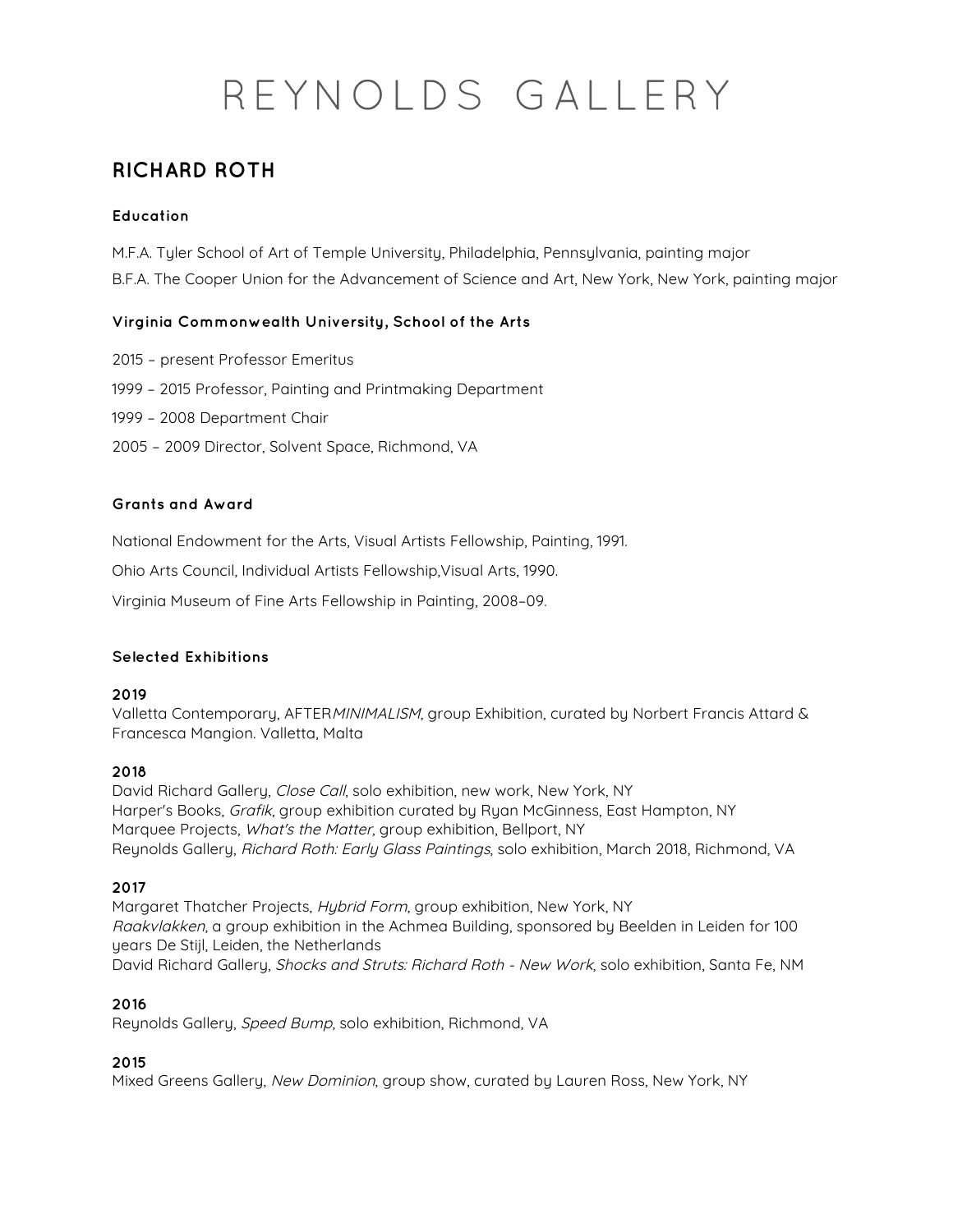#### **2014**

Beers Contemporary, 100 Painters of Tomorrow, group exhibition, London, U.K, 2014 - 2015 Dallas Biennial, DB14, group exhibitions, multiple venues throughout Dallas, Dallas, TX ART in Embassies | US Department of State, Villa Richardson, the official residence of the U.S. Ambassador to the Holy See, Vatican City, group installation, 2014 – 2015

#### **2013**

Reynolds Gallery, Richard Roth - Under the Influence: New Paintings and Early Work, solo exhibition, Richmond, VA

#### **2012**

Reynolds Gallery, Refracting Light, group exhibition, Richmond, VA Devening Projects + Editions, two-person exhibition: Dorothee Joachim and Richard Roth, Chicago, IL Tomlinson Kong Contemporary, No Hazmats, solo exhibition, New York, NY Dallas Biennial, DB 12, Volume 2, on-line exhibition curated by Stephen Lapthisophon

#### **2011**

David Richard Contemporary, solo exhibition, Santa Fe, NM Galerie Rob de Vries, Group Exhibition, Haarlem, The Netherlands HICA, Highland Institute of Contemporary Art, "Richard Roth: Vernacular Modernism," solo exhibition, Loch Ruthven, Scotland

#### **2010**

The Suburban, solo exhibition, Oak Park, IL Reference Gallery, "Exit Light," group show, Richmond, VA Pentimenti Gallery, "Superimpose," three-person exhibition, Philadelphia, PA Reynolds Gallery, "Perimeter Check," solo exhibition, Richmond, VA

#### **2009**

SNO, Contemporary Art Projects, solo exhibition in SNO 54, Sydney, Australia Triple Candie, "Painting, Smoking, Eating," a Case Room project, New York, NY Frederieke Taylor Gallery, "Color as Structure," curated by Julie Langsam, four-person exhibition in the Viewing Room, New York, NY Rocket Gallery, "Book A Table," group exhibition of tables and artists' books, London, U.K.

ParisCONCRET, "Personal Space," 3-person exhibition, Paris, France

## **2008**

Rocket Gallery, "Merger: New Minimal Painting in Dialogue With Contemporary Furniture Design," group exhibition, London, U.K.

PULSE New York Contemporary Art Fair, Artware Editions, Group Exhibition, March 2008 Reed Gallery, University of Cincinnati, "Weight of the World," group exhibition

#### **2007**

Reynolds Gallery, one-person exhibition, exhibition essay by Stephen Westfall, Richmond, VA Lamar Dodd School of Art Main Gallery, University of Georgia, "Cowboy Magic," one-person exhibition, exhibition essay by Saul Ostrow

McCaig Welles and Rosenthal Gallery, Brooklyn, NY, "Wide Open," group exhibition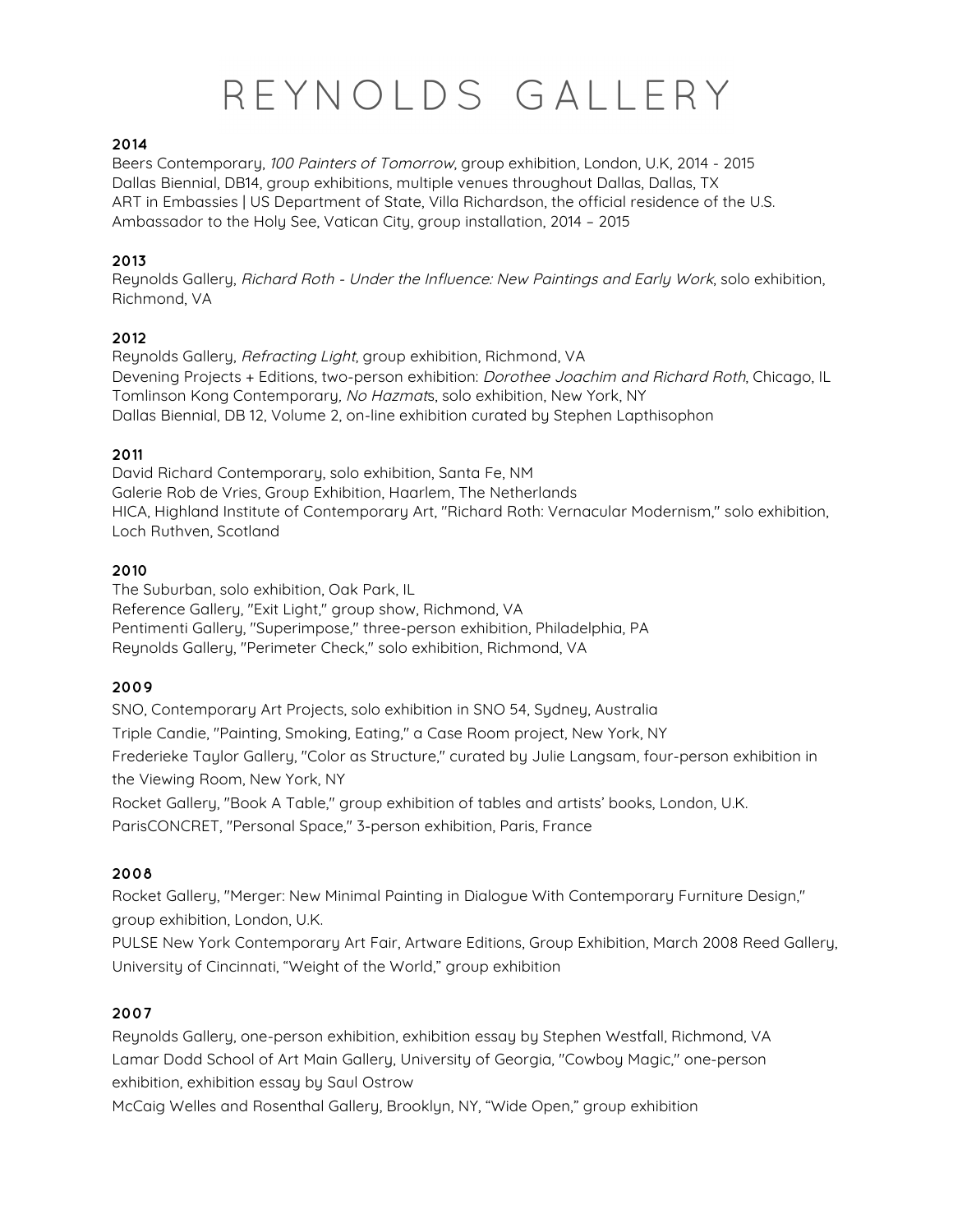McDonough Museum of Art. group exhibition, "Modeling the Photographic: The End(s) of Photography", curated by Saul Ostrow, Youngstown, Ohio

## **2006**

Lab Gallery, three-person exhibition with Siemon Allen and Royce Howes, "Chronicle," New York, NY University of Cincinnati, group exhibition, "Bad Drawing," Mark Harris – curator

## **2003**

Reynolds Gallery, one-person exhibition, Richmond, VA School of Visual Arts Gallery, New York, "Americana,"

## **2002**

Virginia Museum of Fine Art, "Grief: A Collection," one-person exhibition

## **2000**

Trans Hudson Gallery, New York, one-person exhibition in the project room

#### **1999**

Trans Hudson Gallery, New York, group exhibition 30 Paris Street, London, "The Manchurian Candidate," group exhibition, collaboration with Carmel Buckley, curated by Ciara Ennis and David Goldenberg

## **1998**

Shillam + Smith, London, U.K., "Form(s): A Collection," one-person exhibition Nexus Contemporary Art Center, Atlanta. Installation California Museum of Photography, University of California, Riverside. one-person exhibition

## **1996**

Nexus Contemporary Art Center, Atlanta, "Obsession" group exhibition

## **1995**

TZ'Art & Co., New York, Testwall installation

## **1994**

Museum of Modern Art, Saitama, Japan, "The Language of Place," group exhibition curated by Sarah Rogers (Wexner Center, Director of Exhibitions)

## **1993**

SPACES Gallery , Cleveland, "Form Out of Context," four-person exhibition

## **1992**

"American Pluralism" group exhibition curated by Terry Barrett. Traveled to Antwerp, Belgium;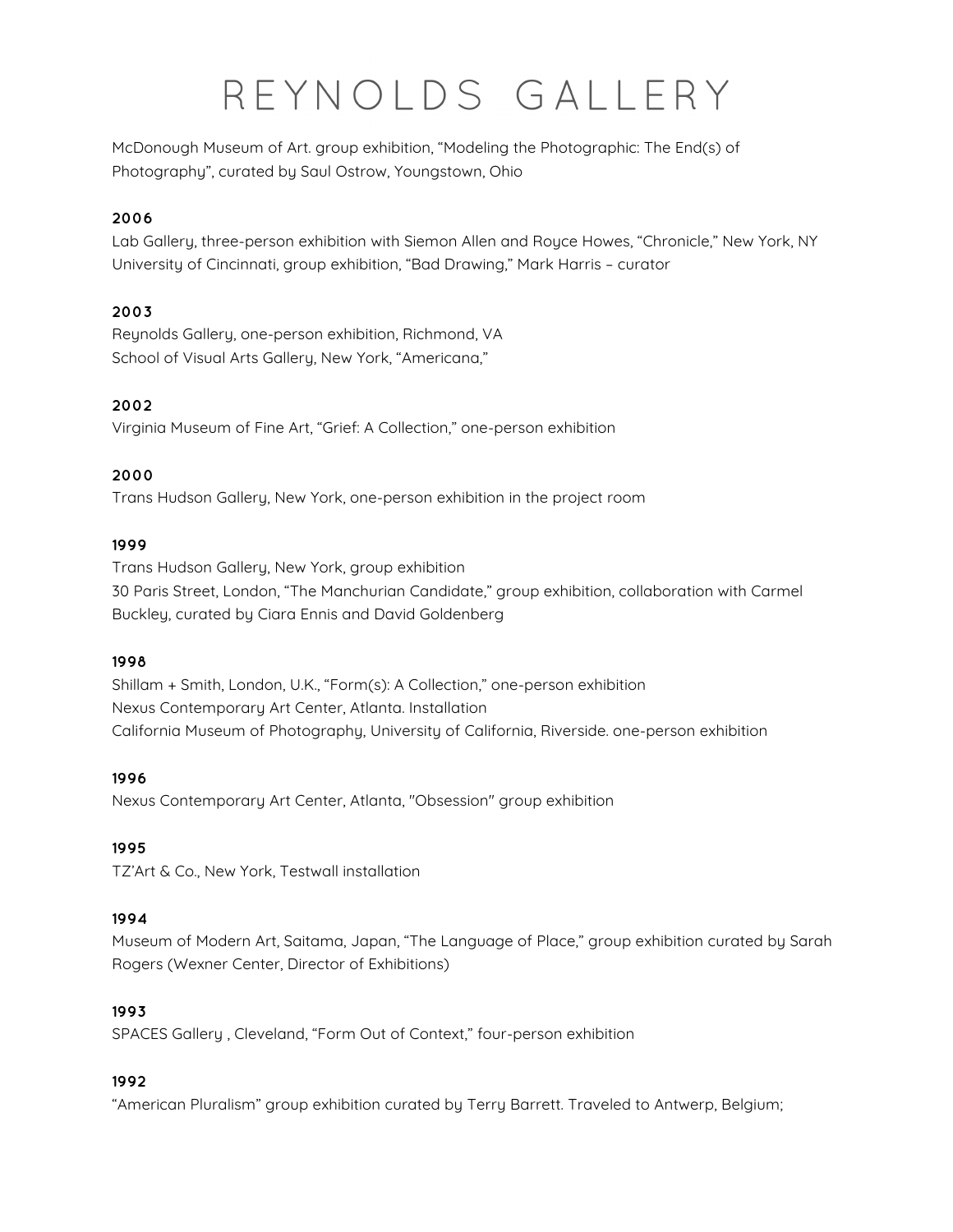London, England; Glasgow, Scotland; Oslo, Norway; Helsinki, Finland; Budapest, Hungary; Dresden, Germany. 1992 - 1994

## **1991**

Cleveland Center for Contemporary Art, "Ohio Selections X," group exhibition Feigen, Inc., Chicago, one-person exhibition Chicago International Art Exposition, group exhibition Feigen, Inc., Chicago, group exhibition

## **1990**

Bess Cutler Gallery, New York, NY, group exhibition - "The New Eccentricity: Sculpture," curated by Frederieke Taylor

Penine Hart Gallery, New York, NY, group exhibition - "Painting Between the Paradigms Part IV: A Category of Objects as Yet Unnamed," curated by Saul Ostrow

Toni Birckhead Gallery, Cincinnati, Ohio, one-person exhibition

## **1989**

The Machine Shop Gallery at the Emery Center, Cincinnati, Ohio, group exhibition

#### **1988**

Dart Gallery, Chicago, Illinois, "Formal," group exhibition

The Contemporary Arts Center, Cincinnati, Ohio, "Biennial II Exhibition," This exhibition traveled to: The Riffe Gallery, Columbus, Ohio, The Cleveland Center for Contemporary Art, Cleveland, Ohio

## **1987**

Tangeman Fine Arts Gallery, University of Cincinnati, Cincinnati, Ohio, "Directly on the Wall," 4-person exhibition

#### **1986**

Toni Birckhead Gallery, Cincinnati, Ohio, group exhibition

## **1985**

A.R.C. Raw Space, Chicago, Illinois, one-person exhibition

## **Selected Collections**

Virginia Museum of Fine Arts, Richmond, Virginia De Cordova Sculpture Park and Museum, Lincoln, Massachusetts Monroe Collection, Richmond, Virginia Try-me Collection, Richmond, Virginia Wexner Center for the Arts, Columbus, Ohio Akron Art Institute, Akron, Ohio